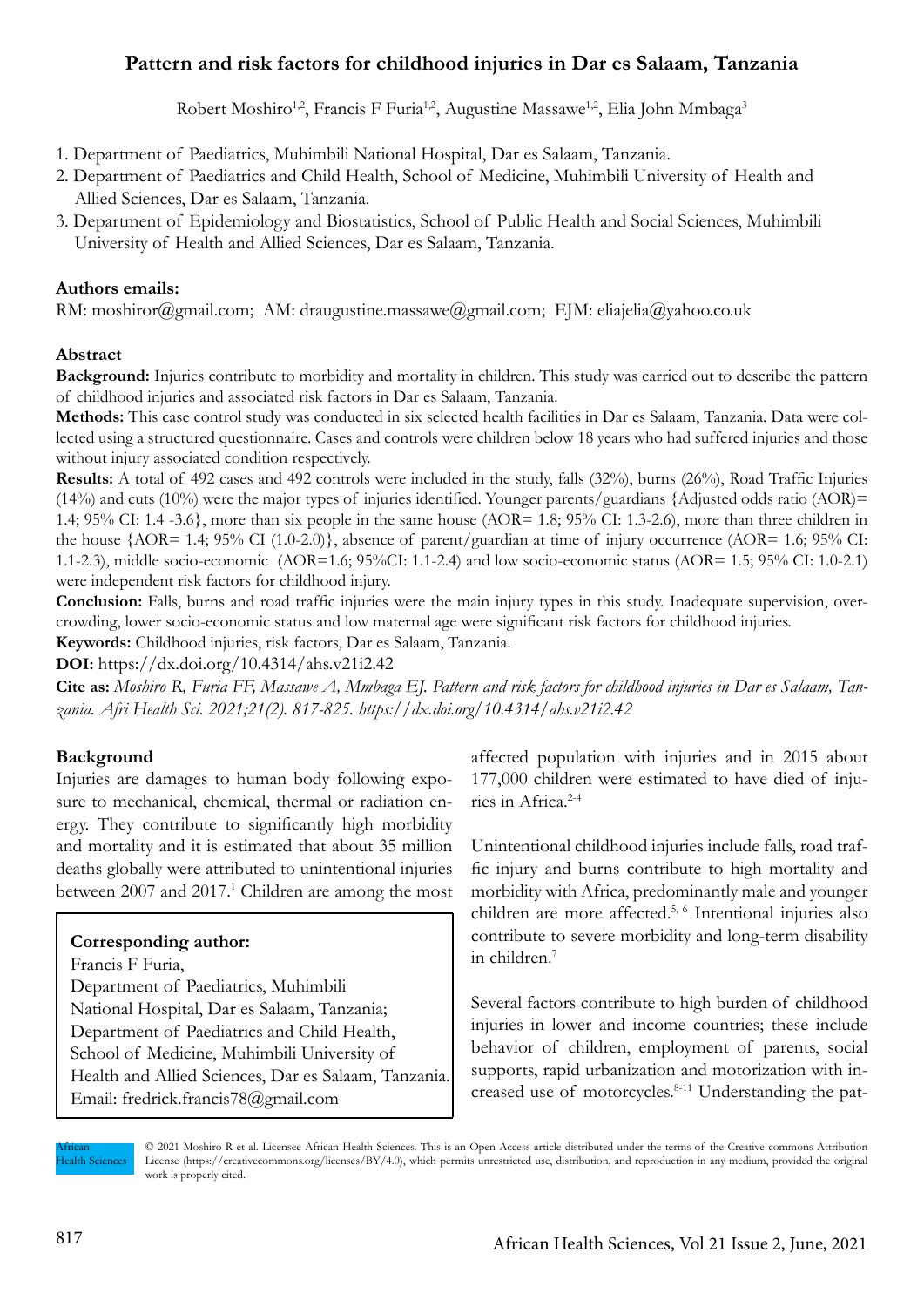tern and factors contributing to injuries is key to designing and implementing preventive measures, therefore this study was aimed at describing the pattern of injuries and contributing factors among children in Dar es Salaam, Tanzania.

# **Methodology**

### **Study Design and Setting**

This matched case control study was conducted between August 2011 and March 2012 in six health facilities in Dar es Salaam city which has an estimated population of 5 million inhabitants 40% of which are children.12 Participants were recruited in three regional hospitals (Mwananyamala, Amana and Temeke) and three health centres (Buguruni, Mbagala and Sinza).

# **Study population**

Children below 18 years who presented to the facilities were eligible, cases were recruited in the casualty departments while controls were recruited in recruited in the follow up and child health clinics in the same facility. Injury was defined as physical damage to the body resulting from exposure to mechanical, thermal, electrical or chemical energy. Birth injuries were excluded from this study.

#### **Sample Size and Power**

Werneck et al report from a study conducted in Brazil to assess the effect of parity on burn injury was used for calculating sample size (Werneck and Reichenheim 1997).13 Using Fleiss formula, a minimum 265 pairs of cases and control were needed to give a power of 90% with 95% confidence interval, using case; control ratio of 1:1 and detection odds ratio of 2.14

# **Data collection**

Two research assistants were placed at each facility. . An attending doctor on duty together with research assistant identified children with injuries and collected data from accompanying parents/guardians using structured questionnaires. Cases were recruited fromthe outpatient casualty department. After identifying the case, age and sex matched control was then identified the same day in the same facility. Controls aged below 5 years were recruited from reproductive and child health follow up clinic, which offers routine immunization and growth monitoring for under-five children. Controls aged 5 years and above were recruited from children who visited outpatient clinic due to other illnesses apart from injury. If a matched control was not found on the same day that case was recruited, recruitment was made on the following day. Recruitment of participants and data collection process was stopped when sample size was achieved.

Information collected included nature of injury as the main variable, other information included demographics; age, sex, marital status, and occupation, level of education, number of children in the family and number of occupants in the household. Source of household energy and/or light and presence of chemicals within reach of children was also inquired.

#### **Data analysis**

Data were entered into Statistical Package for Social Sciences (SPSS) version 15 for analysis. Data were summarized into two-way table and were analyzed using Chi Square test and Student t test to determine differences between categorical and continuous variables respectively. Logistic regression was used to estimate Odds Ratios (ORs), Adjusted Odds Ratio (AOR) and 95% confidence intervals to ascertain independent risk factors for injury. Risk factors with a p value less or equal to 0.2 were selected for multivariate logistic regression model. All statistical tests were two-tailed and significance level set at 5%.

Socio-economic status was classified into poor, middle and wealthier categories. These scales were generated based on analysis of items such as TV, radio and house characteristics, type of toilet, and types of roofing material. The scale had a Cronbach's alpha of 0.823 as a measure of internal consistency. Logistic regression was used to estimate Odds Ratios (ORs), Adjusted Odds Ratio (AOR) and 95% confidence intervals to ascertain independent risk factors for injury. Risk factors with a p value less or equal to 0.2 were selected for multivariate logistic regression model. All statistical tests were twotailed and significance level set at 5%.

#### **Ethical consideration**

Muhimbili University of Health and Allied Sciences (MUHAS) Institution Review Board granted ethical approval for this study, and permission to conduct this study was granted by involved hospital administrations. Before recruitment informed consent was sought from parents/guardians and assent was obtained from children aged ≥10 years and above.

#### **Results**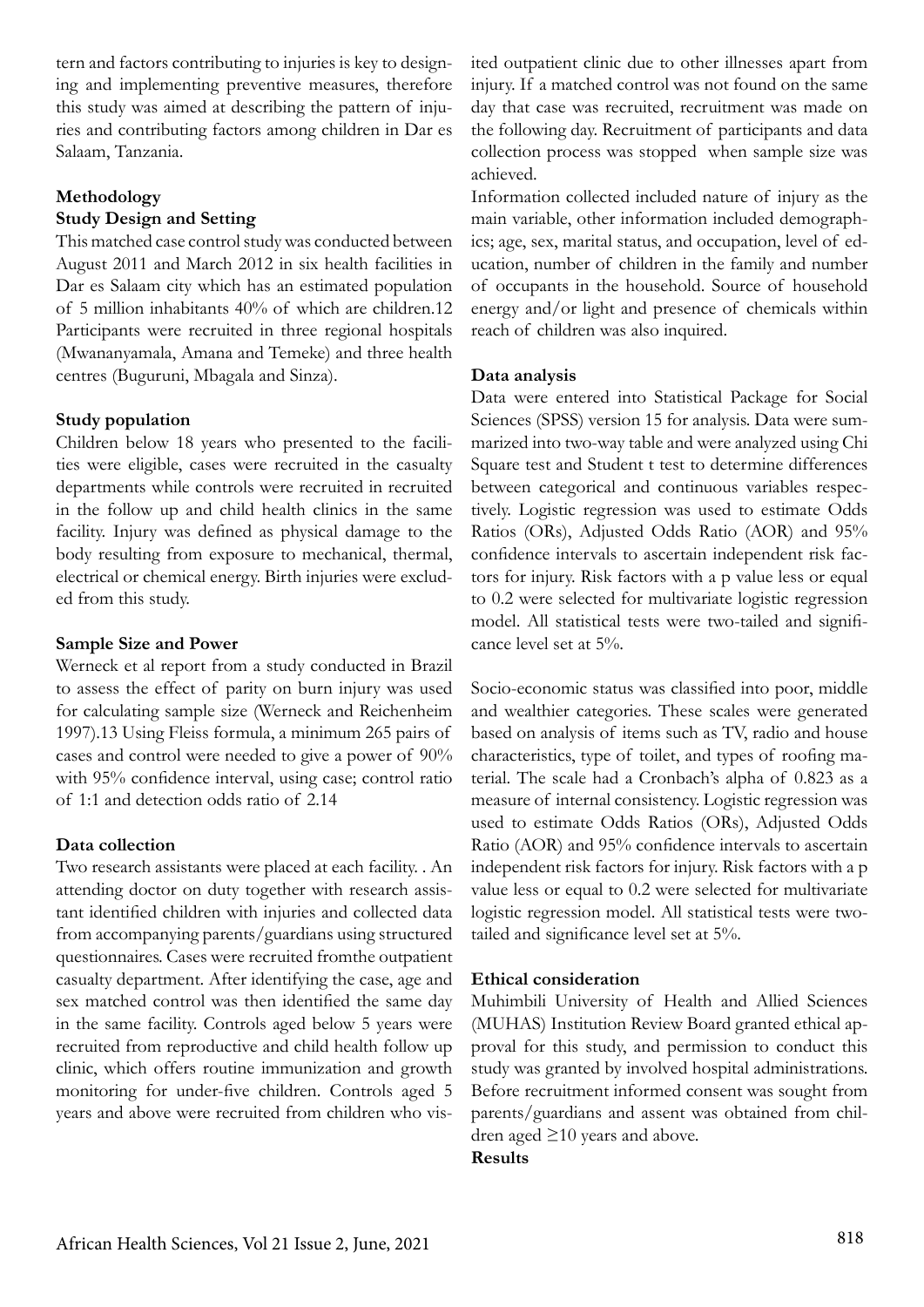# **Social-demographic characteristics of the study participants**

A total of 492 cases and 492 controls were recruited from six selected facilities in the city. The mean age for cases and controls were  $55.2 \pm 4.5$  and  $54.8 \pm 4.5$ months, respectively. Male children accounted for 58% of injured children. The age group 1-4 years accounted for 61% of all injured children. Parents/ guardians of children who presented with injuries (cases) were significantly younger than those of controls. Socio-economic status of parents in the control group was noted to be higher than in the cases,  $p = 0.001$  (Table 1).

As described in Table 2, children with injuries were

**Table 1:** Comparisons of socio-demographic characteristics of parents/guardian among the cases and controls

|                                                                         |              | Cases                       | Control                     |         |
|-------------------------------------------------------------------------|--------------|-----------------------------|-----------------------------|---------|
| Variable                                                                | <b>Total</b> | $n\left(\frac{6}{6}\right)$ | $n\left(\frac{9}{6}\right)$ | P value |
| <b>Maternal</b><br>age                                                  |              |                             |                             |         |
| (yrs)                                                                   |              |                             |                             |         |
| $15 - 24$                                                               | 237          | 119(24.2)                   | 118(24.0)                   | 0.005   |
| $25 - 34$                                                               | 505          | 273 (55.5)                  | 232 (47.2)                  |         |
| $35+$                                                                   | 242          | 100(20.3)                   | 142(28.9)                   |         |
| Total                                                                   | 984          | 492                         | 492                         |         |
| <b>Education</b>                                                        |              |                             |                             |         |
| No education                                                            | 83           | 38(7.7)                     | 45(9.1)                     | 0.5     |
| Primary                                                                 | 567          | 291 (59.1)                  | 276(56.1)                   |         |
| Secondary+                                                              | 334          | 163(33.2)                   | 171 (34.8)                  |         |
| Total                                                                   | 984          | 492                         | 492                         |         |
| <b>Marital status</b>                                                   |              |                             |                             |         |
| Single                                                                  | 163          | 73 (14.9)                   | 90 (18.3)                   | 0.20    |
| Married                                                                 | 713          | 369 (75)                    | 344 (69.9)                  |         |
| Separated                                                               | 108          | 50(10.2)                    | 58 (11.8)                   |         |
| Total                                                                   | 984          | 492                         | 492                         |         |
| Occupation                                                              |              |                             |                             |         |
| Peasant                                                                 | 45           | 30(6.1)                     | 15(3.0)                     | 0.06    |
| Employed                                                                | 232          | 121(24.6)                   | 111(22.6)                   |         |
| Petty trader                                                            | 390          | 186 (37.8)                  | 204(41.5)                   |         |
| Housewife                                                               | 293          | 147(29.9)                   | 146(29.7)                   |         |
| Others                                                                  | 24           | 8(1.6)                      | 16(3.2)                     |         |
| <b>SES</b>                                                              |              |                             |                             |         |
| Poor                                                                    | 318          | 176(37.5)                   | 142 (29.4)                  | 0.001   |
| Middle                                                                  | 319          | 163(34.7)                   | 156(32.2)                   |         |
| Wealthier<br>*P value from $\chi$ 2 test for differences in proportions | 316          | 130 (27.8)                  | 186 (38.4)                  |         |

more likely to come from households with three or more children  $(p<0.001)$ , and those with 6 or more people (p=0.001) compared to controls. Children with injuries were more likely to be left alone at home as

compared to controls  $(p=0.001)$ , and more children with injuries as compared to controls were left with minor caretakers,  $p = 0.001$ . **Pattern of Injuries**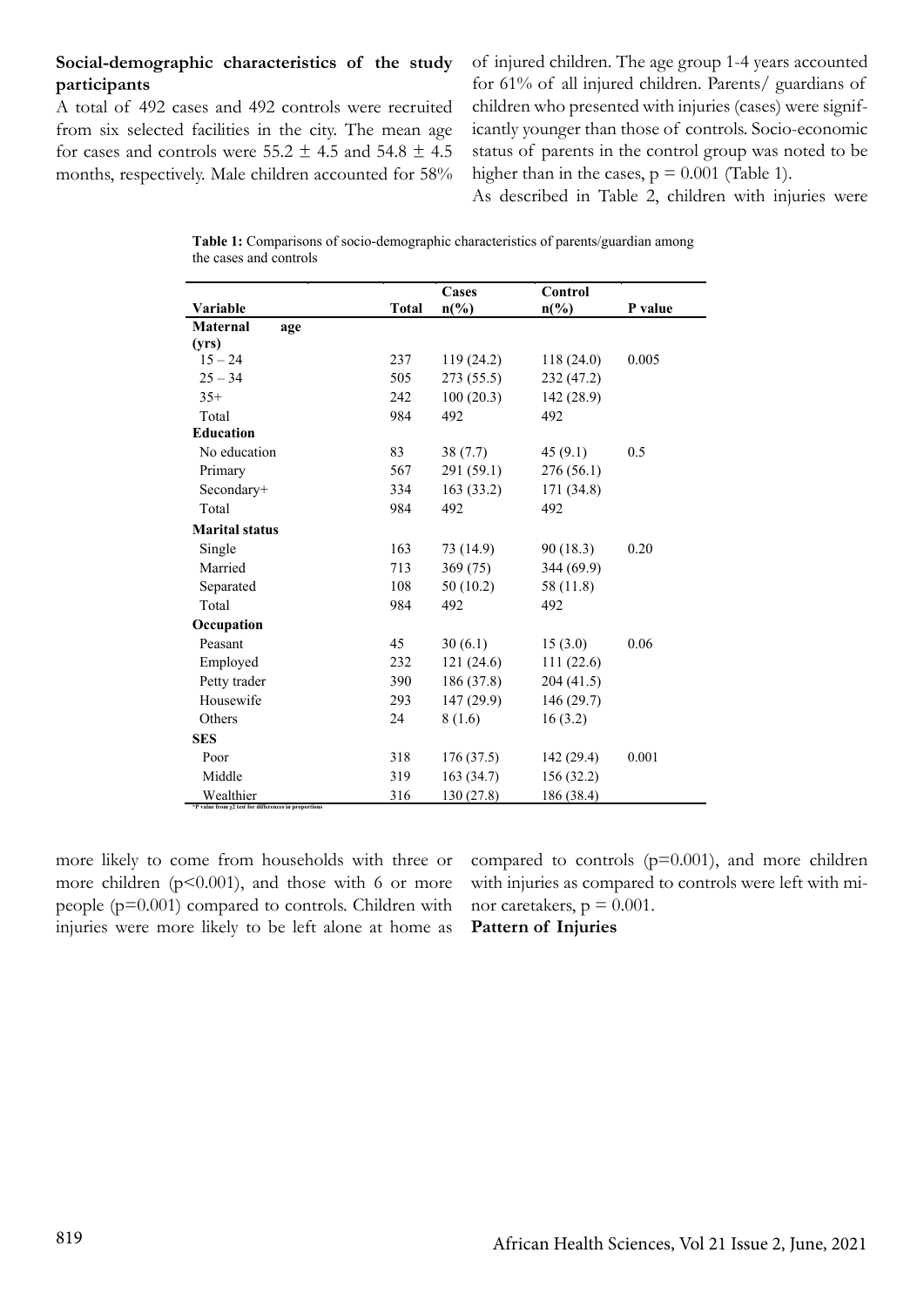| Variable          | Category   | Total | Cases<br>$n\binom{0}{0}$ | Control<br>$n\binom{0}{0}$ | P value |
|-------------------|------------|-------|--------------------------|----------------------------|---------|
| Age $(yrs)$       | <1         | 35    | 16(3.2)                  | 19(3.8)                    | 0.9     |
|                   | $1 - 4$    | 601   | 301(61.2)                | 300 $(61.0)$               |         |
|                   | $5 - 9$    | 223   | 114(23.2)                | 109(22.2)                  |         |
|                   | $10 - 17$  | 125   | 61(12.4)                 | 64(13.0)                   |         |
|                   | Total      | 984   | 492                      | 492                        |         |
| <b>Sex</b>        | Male       | 568   | 285(57.9)                | 283 (57.5)                 | 0.9     |
|                   | Female     | 416   | 207(42.1)                | 209(42.5)                  |         |
|                   | Total      | 984   | 492                      | 492                        |         |
| No of children    | $1 - 2$    | 675   | 304(62.0)                | 371 (76.0)                 | < 0.001 |
| in the house      | $3+$       | 306   | 186(38.0)                | 120(24.0)                  |         |
|                   | Total      | 981   | 490                      | 491                        |         |
| Number of         | $3 - 5$    | 679   | 307(62.4)                | 372 (75.6)                 | 0.001   |
| People in house   | $6+$       | 305   | 185(37.6)                | 120(24.4)                  |         |
|                   | Total      | 984   | 492                      | 492                        |         |
| Child left home   | <b>Yes</b> | 311   | 192(39.6)                | 119(24.2)                  | 0.001   |
| Alone             | No         | 665   | 293 (60.4)               | 372 (75.8)                 |         |
|                   | Total      | 976   | $485^{\circ}$            | 491                        |         |
| Child left with   | <b>Yes</b> | 453   | 270(55.7)                | 183 (37.2)                 | 0.001   |
| a minor caretaker | No         | 524   | 215 (44.3)               | 309(62.8)                  |         |
|                   | Total      | 977   | 485 <sup>+</sup>         | 492                        |         |

**Table 2:** Comparisons of socio-demographic characteristics of children among the cases and controls

Injuries noted in this study included fall (32.1%), burns (25.8%), RTI (13.6%) and cuts (10.4%). Seventeen children (3.5%) reported to have been assaulted mostly by peers. Seven (2%) children had swallowed a foreign body, two female children (0.4%) were sexually assaulted (raped) and six children (1.2%) had drowned. (Figure 1).



Majority of falls occurred at home (81%) affecting

**Figure 1:** Pattern of injuries among cases

mostly children aged 1-4 years (68.4%). Burns occurred predominantly at home (98.4%) and were caused by hot foods (44.1%) and water (40.9%). Majority (80.7%) of children who sustained road traffic injuries were pedestrians, and these injuries resulted mainly from motorcycles (53.7%) and cars (38.8%). Kerosene (46.7%) and medicines (43.3%) were the predominant types of poisons reported.

Figure 2 describes type of injury according to sex of children; more male children were injured (58%) as compared to female children (42%). Most injuries in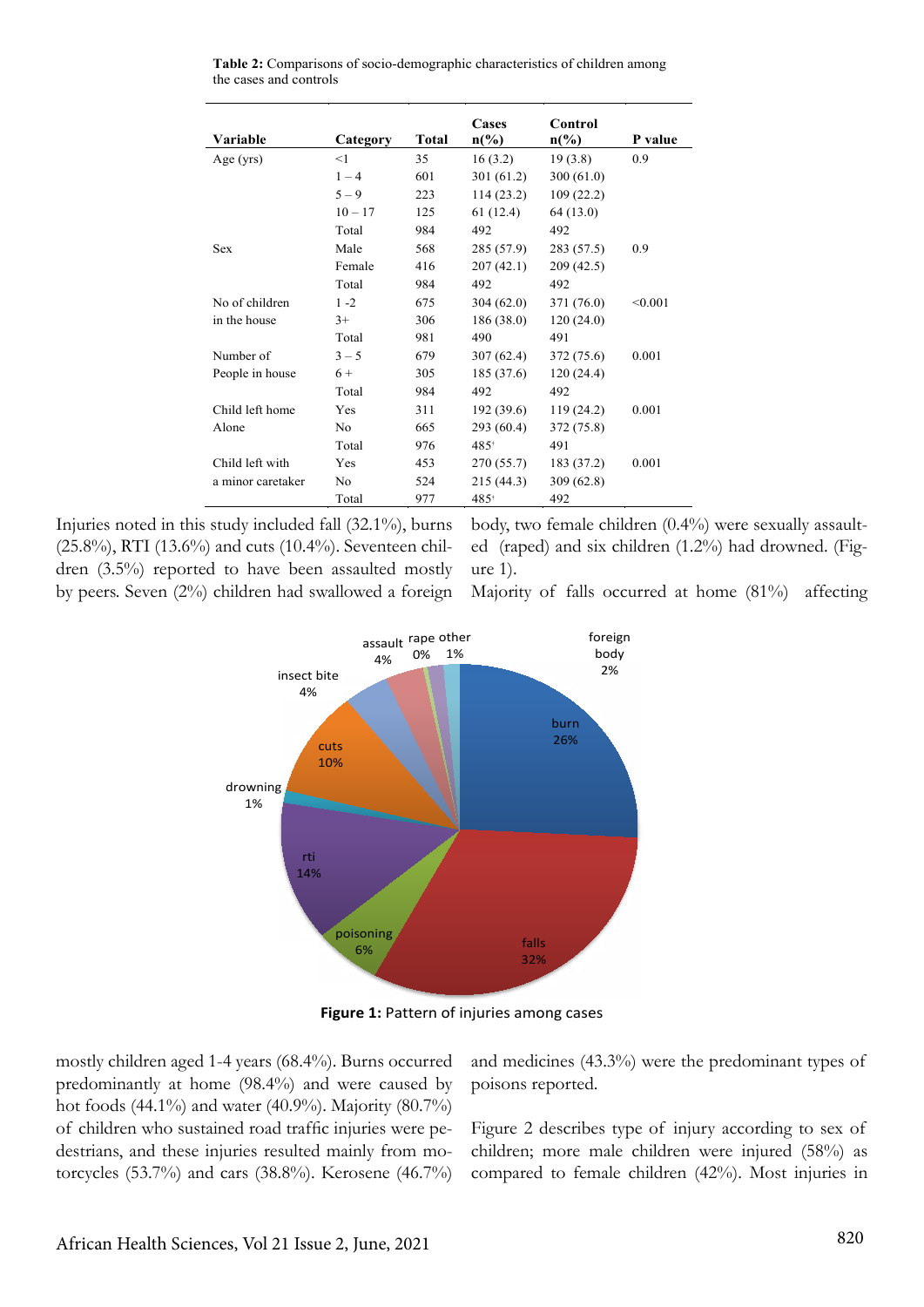this study (70.0%) were reported to have occurred at home while 7.1% and 9.4% occurred at school and sport areas/venues, respectively. **Risk Factors for Childhood Injuries**



 **Figure 2:** Number of male and female cases recruited

Child related independent risk factors for injuries are living child unsupervised at home and increased number of children and adults in the household as described in Table 3. Children left at home alone were about two times more likely to be injured as compared to those with proper supervision after adjusting for confounders (AOR = 1.6, 95% CI (1.1; 2.4). Similarly, children left with minor caretakers had 1.5fold increased odds of injury (AOR = 1.6, 95% CI:11-2.3).

Living in households with three or more children had 1.7 times increased probability of injury compared to those with 1-3 children (AOR=1.3, 95% CI:1.0 - 1.9) }. Moreover, households with more than 6 individuals had almost twice the likelihood of childhood injury as compared to those households with less than 6 people {AOR=1.7, 95%CI: 1.3-2.3).

Maternal age and socio-economic status, number of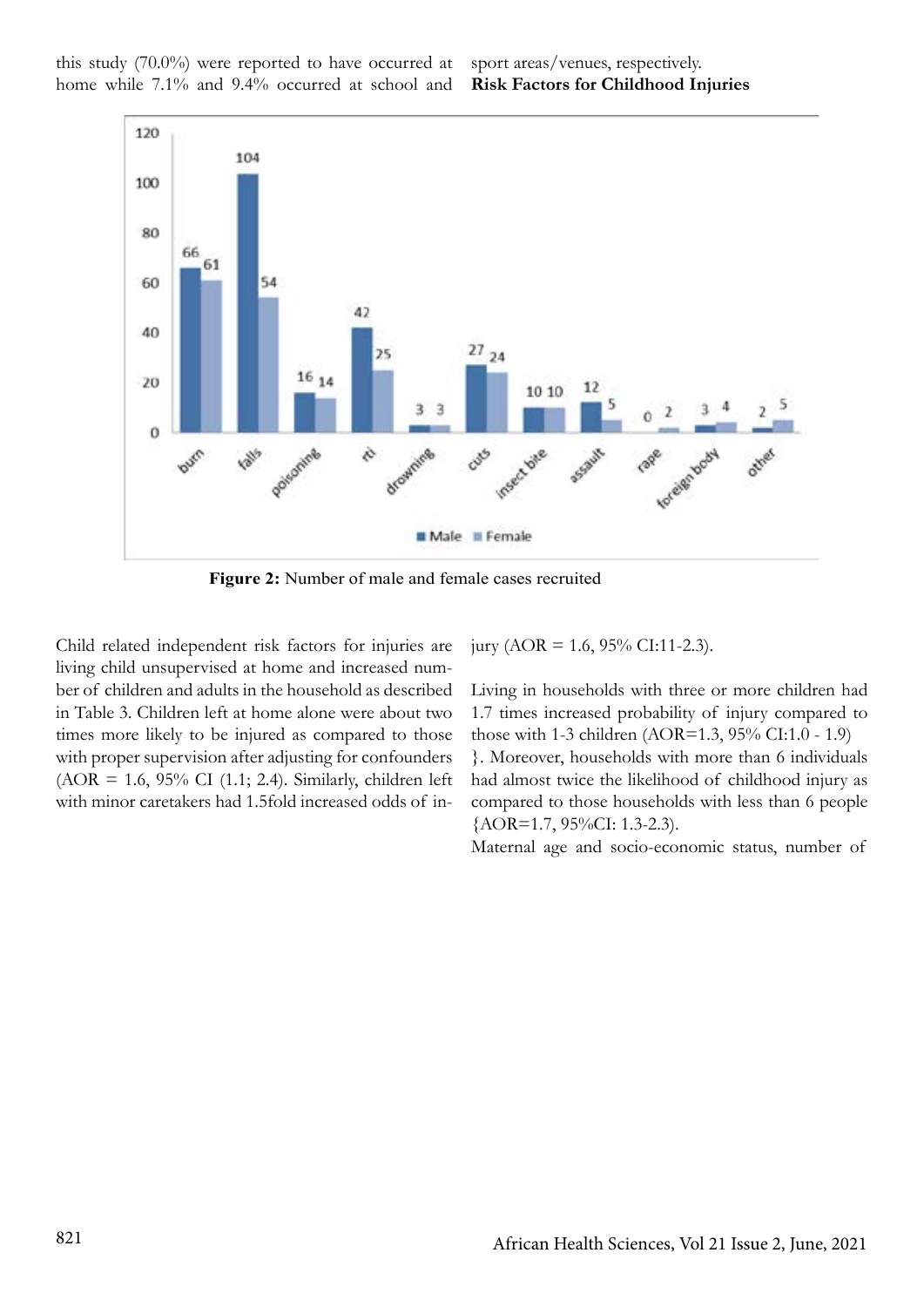| Variable           | Category               | OR                     | (95% | *AOR                   | (95% | $\mathbf{v}$ - value |
|--------------------|------------------------|------------------------|------|------------------------|------|----------------------|
|                    |                        | $\mathbf{C}\mathbf{D}$ |      | $\mathbf{C}\mathbf{D}$ |      |                      |
| Child              | <1                     | $\mathbf{1}$           |      | 1                      |      |                      |
| age (years)        | $1 - 4$                | $1.2(0.6-2.3)$         |      | $1.2(0.5-2.9)$         |      | 0.67                 |
|                    | $5 - 9$                | $1.2(0.6-2.5)$         |      | $1.1(0.7-1.9)$         |      | 0.54                 |
|                    | $10 - 17$              | $1.1(0.5-2.4)$         |      | $1.0(0.5-1.6)$         |      | 0.9                  |
| Sex                | Male                   | $\mathbf{1}$           |      | $\mathbf{1}$           |      |                      |
|                    | Female                 | $1.0(0.8-1.3)$         |      | $1.0(0.8-1.3)$         |      | 0.99                 |
| Child<br>left      | No                     | $\mathbf{1}$           |      | 1                      |      |                      |
| alone              | Yes                    | $2.0(1.5-2.7)$         |      | $1.6(1.1-2.3)$         |      | 0.02                 |
| Child<br>left      | N <sub>0</sub>         | 1                      |      | 1                      |      |                      |
| with a minor       | Yes                    | $2.1(1.6-2.7)$         |      | $1.5(1.1-2.2)$         |      | 0.010                |
| caretaker          |                        |                        |      |                        |      |                      |
| Number<br>of       | $1 - 2$                | 1                      |      | 1                      |      |                      |
| children<br>in     | $3+$                   | $1.7(1.3-2.2)$         |      | $1.4(1.0-2.0)$         |      | 0.032                |
| the household      |                        |                        |      |                        |      |                      |
| Number<br>of       | $3 - 5$                | 1                      |      | 1                      |      |                      |
| people in the      | $6+$                   | $1.8(1.4-2.4)$         |      | $1.8(1.3-2.6)$         |      | 0.001                |
| household          |                        |                        |      |                        |      |                      |
| Maternal age       | $35+$                  | 1                      |      | 1                      |      |                      |
|                    | 15-24                  | $1.4(0.9-2.0)$         |      | $2.2(1.4-3.6)$         |      | 0.001                |
|                    | 25-34                  | $1.6(1.2-2.2)$         |      | $2.0(1.4-2.9)$         |      | < 0.001              |
| Occupation         | Peasant                | $\mathbf{1}$           |      | $\mathbf{1}$           |      |                      |
|                    | Employed               | $0.5(0.2-1.0)$         |      | $0.9(0.4-2.0)$         |      | 0.91                 |
|                    | Petty                  | $0.4(0.2-0.8)$         |      | $0.6(0.3-1.2)$         |      | 0.18                 |
|                    | trader                 | $0.5(0.2-0.9)$         |      | $0.6(0.3-1.2)$         |      | 0.22                 |
|                    | Housewife              |                        |      |                        |      |                      |
| Marital status     | Single                 | 1                      |      | $\mathbf{1}$           |      |                      |
|                    | Married                | $1.3(0.9-1.8)$         |      | $1.3(0.9-1.9)$         |      | 0.20                 |
|                    | Separated<br>Wealthier | $1.0(0.6-1.7)$<br>1    |      | $1.0(0.6-1.8)$<br>1    |      | 0.93                 |
| Economic<br>status | Middle                 | $1.5(1.1-2.0)$         |      | $1.6(1.1-2.4)$         |      | 0.011                |
|                    | Poor                   | $1.7(1.3-2.4)$         |      | $1.5(1.0-2.1)$         |      | 0.036                |

**Table 3:** Logistic regression of all independent risk factors for injuries among children aged less than 18 years in Dar es Salaam

OR-Odds ratio; AOR- Adjusted odds ratio; CI- Confidence Interval, <sup>χ</sup>p-value for adjusted odds ratio \*All variables are adjusted for others in the table

people in the household and leaving children alone or under supervision of minors were noted to be independent predictors of childhood injuries as described in Table 3. Young mothers had 2 fold increased risk of childhood injuries as compared to older mothers. Households with poor and middle socio-economic level had about 1.5 fold increased likelihood of childhood injury as compared to wealthier ones.

# **Discussion**

This case control study was carried out to determine pattern and risk factors for childhood injuries in Dar es Salaam, Tanzania. Falls, burns, RTIs and cuts were the main types of injury reported. Overall, cases were more likely to be males than females in this population. Risk factors for injuries noted in this study included poor children supervision, overcrowding, having more than 3 children in the house, lower economic status and low maternal age.

Male children were predominantly injured in this study; this is consistent with other reports and is usually attributed to higher level of activities as compared to female children.15,16 Younger children (1-4 years) are usually very curious in exploring their immediate environment thereby exposing themselves to hazards, were more involved in injuries in this study.17

Common childhood injuries reported indel from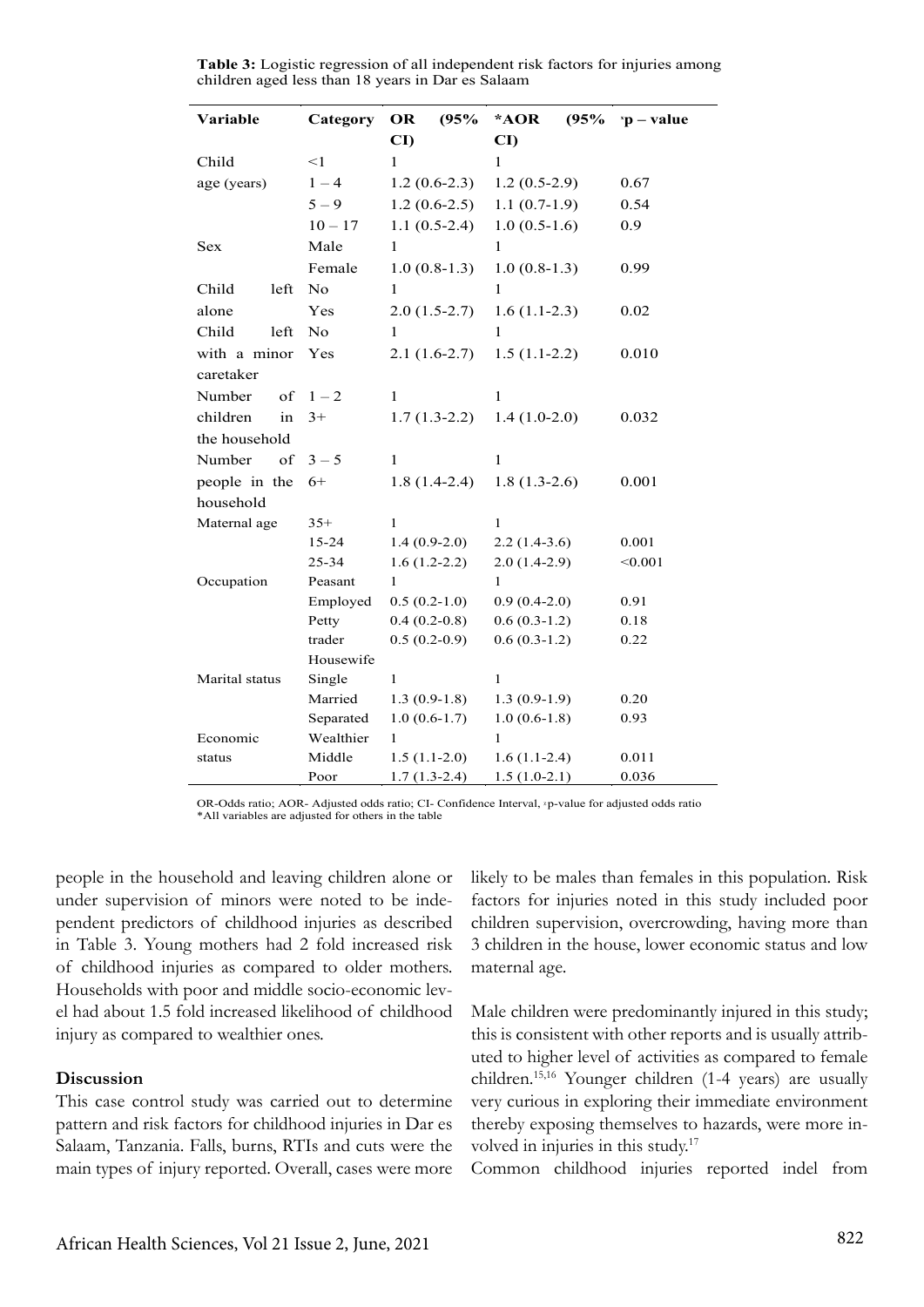sub-Saharan Africa were also noted in this study, which include falls, burn, RTI, poisoning and drowning.18-22 Majority of injuries was sustained at home like reports from previous studies, raising serious concerns as homes are expected to be safe.16,17 There is a need increase advocacy and promote strategies for making homes safe.

Younger children were predominantly injured through falls, although majority of falls result in mild injuries, they have potential for causing serious morbidities including brain injuries contributing to mortality.16, 23 Scalding was also commonly reported among younger children (below 2 years), these occurred at home and could have happened in the presence of adults, as has been the case from other studies.<sup>9,16</sup> Burn injuries result in serious deformity and contribute to high mortality among children.<sup>24</sup> Observed findings in this study calls for effort to advocate for anticipatory guidance and supervision of young children to prevent injuries from fire and hot liquids/foods.

The surge of motor traffic injuries in many urbanized African regions is attributed to changes in public transportation following introduction of motorcycles, in this study motorcycle related RTI were common among pre-school and school children. This finding, which is similar to other findings from the region, underscores the need for improved infrastructure and enforcement of traffic laws in Tanzania.8, 25

Poisoning involving medicines and household items like kerosene is affect young children, in this study poisoning was also reported contributing to injury consistent with other reports from other studies in the region. $6, 26$ ,  $27$ . Therefore there is a need to keep emphasis of storing medicine and hazardous household items out of children's reach.

Childhood injuries are common in low- and middle-income countries and are influenced by several factors including family income, maternal education, family structure and issues related to accommodation.<sup>21,29</sup> Improved quality of life and parenting education are important especially at community level. Proper planning in big cities like Dar es Salaam, which are rapidly growing and over-populated, should be considered to make them safe cities for children.<sup>11</sup>

Children supervision in homes plays an important role

in prevention of childhood injuries, therefore efforts for promoting improved childhood supervision and safe household environment should be emphasized..<sup>16</sup> Similarly the habit of leaving older children to supervise younger ones should be strongly discouraged.

This study was conducted in the hospital setting, therefore recruited participants are those with moderate to severe injuries, minor injuries which are the most common occurring in the community might not be presented to health facilities, therefore the findings of this study may not be generalizable to the community setting. Another important limitation of this study was not grading injuries and following up of injured participants to determine what treatment was offered and their outcomes making it difficult to ascertain the consequence of injuries.

# **Conclusion**

Falls, burns and road traffic accidents were the predominant injuries. Injuries were more common among unsupervised children and those from poor and overcrowded households. There is a need for initiating community campaigns to raise awareness on childhood injuries focusing on making home environment safe and improving supervision for children.

# **Competing interests**

The authors declare that they have no competing interests

# **Author's contribution**

RM designed the study, collected data, analyzed and wrote initial report for this study. FFF participated in study design and prepared the manuscript for this article. EM and AM provided critical comments and advise in study design and analysis. All authors read and approved this manuscript.

# **References**

1. GBD 2017 Causes of Death Collaborators. Global, regional, and national age-sex-specific mortality for 282 causes of death in 195 countries and territories, 1980–2017: a systematic analysis for the Global Burden of Disease Study 2017. *The Lancet*. 8 Nov 2018;392:1736-88. doi: http://dx.doi.org/10.1016/ S0140-6736(18)32203-7.

2. Adeloye D, Bowman K, Chan KY, Patel S, Campbell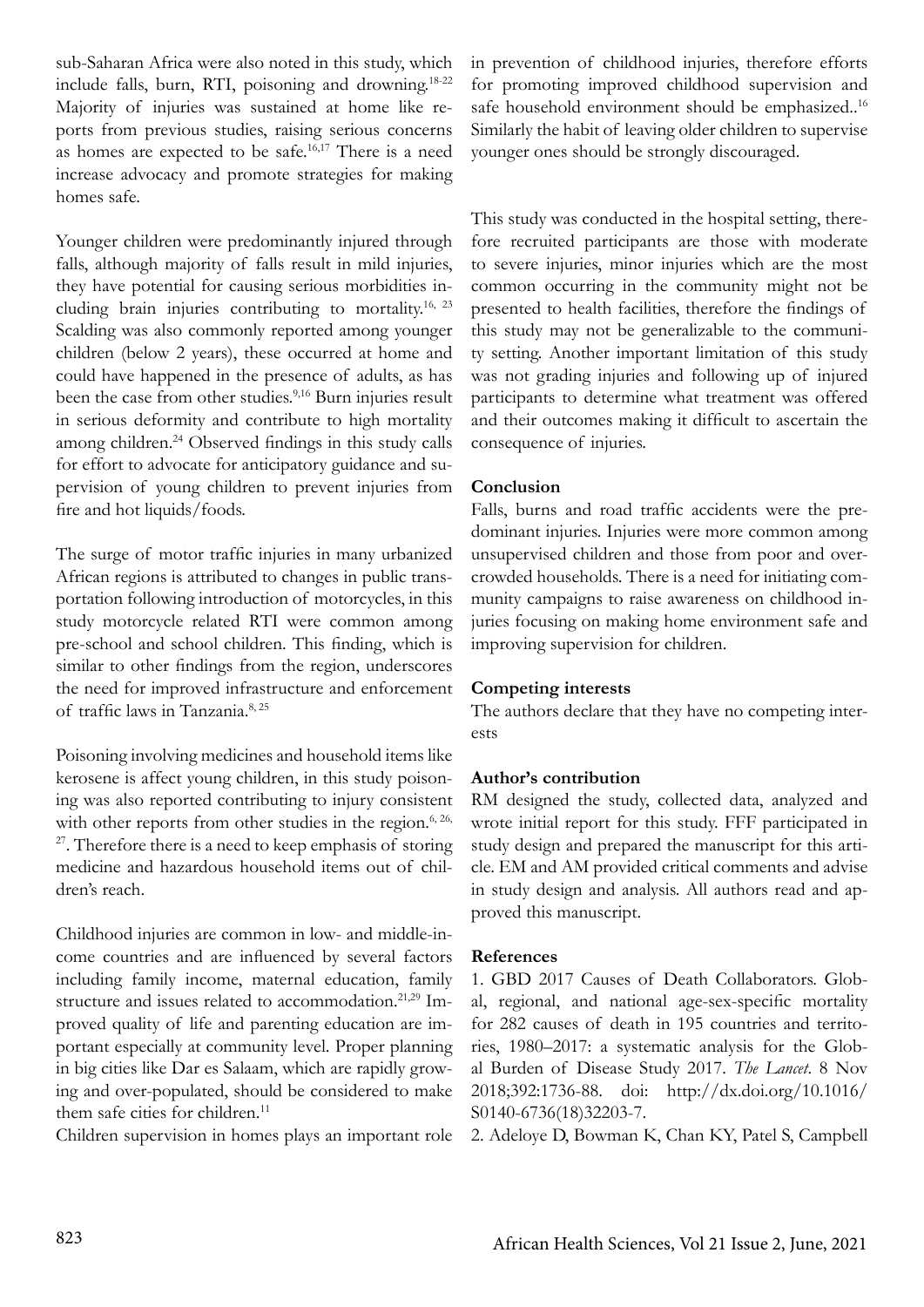H, Rudan I: Global and regional child deaths due to injury: assessment of evidence. *J Glob Health* 2018, 8 (2) 3. Ramirez SS, Hyder AA, Herbert HK, Stevens K: Unintentional injuries: magnitude, prevention and control. *Annu Rev Public Health* 2012.33:175-191

4. Krug EG, Sharma GK, Lozano R. The global burden of injuries. Am J Public Health 2000; 90:523-6 PubMed. 5. Alonge O, Hyder AA: Reducing the global burden of childhood unintentional injuries. *Arch Dis Child* 2014; 99: 62–69. doi:10.1136/archdischild-2013-304177

6. Hyder AA, Sugerman DE, Puvanachandra P, Razzak J, El-Sayed H, Andres Isaza A, Rahman F, Peden M: Global childhood unintentional injury surveillance in four cities in developing countries: a pilot study. Bull World Health Organ 2009; 87: 345–352

7. Gallaher JR, Wildfire B, Mabedi C, Cairns B.A., Charles AG: Intentional injury against children in Sub-Saharan Africa: A tertiary trauma Centre experience. *Injury* 2016 Apr; 47 (4): 837- 41

8. Simon R, Gilyoma JM, Dass RM, Mchembe MD, Chalya PL: Paediatric injuries Bugando Medical Centre in Northwestern Tanzania: a prospective review of 150 cases. *Journal of Trauma Management & Outcomes* 2013 7:10.

9. Chalya PL, Mabula JB, Dass RM, Giiti G, Chandika AB, Kanumba ES, Gilyoma JM: Pattern of childhood burn injuries and their management outcome at Bugando Medical Centre in Northwestern Tanzania. *BMC Research Notes* 2011, 4:485

10. Dal Santo JA, Goodman RM, Glik D, Jackson K: Childhood Unintentional Injuries: Factors Predicting Injury Risk Among Preschoolers. *J Pediatr Psychol* 2004; 29(4): 273–283

11. Gracey M: Child health in an urbanizing world. *Acta Paediatr* 2002, 91:1–8.

12. Tanzania population and hosing census 2012

13. Werneck GL, Reichenheim ME: Paediatric burns and associated risk factors in Rio de Janeiro, Brazil. *Burns* 1997;23(6):478-83

14. Kasiulevičius V, Šapoka V, Filipavičiūtė R: Sample size calculation in epidemiological studies. *Gerontologija* 2006; 7(4): 225–231

15. Li Q, Alonge O, Lawhorn C, Ambaw Y, Kumar S, Jacobs T, et al.: Child injuries in Ethiopia: A review of the current situation with projections. *PLoS One* 2018;

13(3): e0194692.https:// doi.org/10.1371/journal. pone.0194692

16. Tiruneh BT, Bifftu BB, Anlay DZ, Yismaw YS, Tesfaye E, Dachew BA: Factors associated with unintentional injury among the paediatric age population in the hospitals of Amhara National Regional State, Ethiopia. *Afr J Emerg Med* 2017; 7: S55–S59

17. Abdur-Rahman LO, Taiwo JO, Ofoegbu CKP, Adekanye AO, Ajide OO, Ijagbemi CY, Solagberu BA: Community survey of childhood injuries in North-Central Nigeria. *Annals of Pediatric Surgery* 2015; 11(2): 136-9 18. Esin IA, Alabi S, Lawal OA: Childhood injuries in a tertiary institution in north east Nigeria. *Afr J Paediatr Surg* 2013; 10:367-70

19. Jonkheijm A, Zuidgeest JH, van Dijk M, van As ÀB: Childhood unintentional injuries: Supervision and first aid provided. *Afr J Paediatr Surg* 2013; 10:339-44

20. Gad A, AL-Eid R, Al-Ansary S, Saeed A, Kabbash A: Pattern of Injuries among Children and Adolescents in Riyadh, Saudi Arabia: a household survey. *J Trop Pediat* 2011; 57 (3): 179-184

21. Sharma SL, Reddy NS, Ramanujam K, Jennifer MS, Gunasekaran A, Rose A, John SM, Bose A, Mohan VR: Unintentional injuries among children aged 1–5 years: understanding the burden, risk factors and severity in urban slums of southern India. *Injury Epidemiology* 2018; 5:41

22. Hulme P: Mechanisms of paediatric trauma at a rural hospital in Uganda. *Rural and Remote Health* 2010; 10: 1376. Available: www.rrh.org.au/journal/article/1376

23. Bulut M, Koksal O, Korkmaz A, Turan M, Ozguc H: Childhood falls: characteristics, outcome, and comparison of the Injury Severity Score and New Injury Severity Score. *Emerg Med J*. 2006; 23(7): 540–545.

24. Outwater AH, Ismail H, Mgalilwa L, Temu MJ, Mbembati NA: Burns in Tanzania: morbidity and mortality, causes and risk factors: a review. *Int J Burn Trauma* 2013;3(1):18-29

25. Staton C, Vissoci J, Gong E, Toomey N, Wafula R, Abdelgadir J, et al: Road Traffic Injury Prevention Initiatives: A Systematic Review and Meta-summary of Effectiveness in Low and Middle-Income Countries. *PLoS One* 2016; 11(1): e0144971

26. Ansong D, Nkyi C, Appiah CO, Amuzu EX, Frimpong CA, Nyanor I, Nguah SB, Sylverken J: Epidemiology of paediatric poisoning reporting to a tertiary hospital in Ghana. *SAJCH* 2016; 10 (1): 68-70

27. Mbarouk GS, Sawe HR, Mfinanga JA, Stein J, Levin S, Mwafongo V, Runyon MS, Reynolds TA, Olson KR: Patients with acute poisoning presenting to an urban emergency department of a tertiary hospital in Tanzania. *BMC Res Notes* 2017; 10:482 PubMed DOI 10.1186/s13104-017-2807-2

28. Boyle KL, Periyanayagam U, Babu KM, Rice BT, Bisanzo M: Pediatric Poisonings in a Rural Ugandan